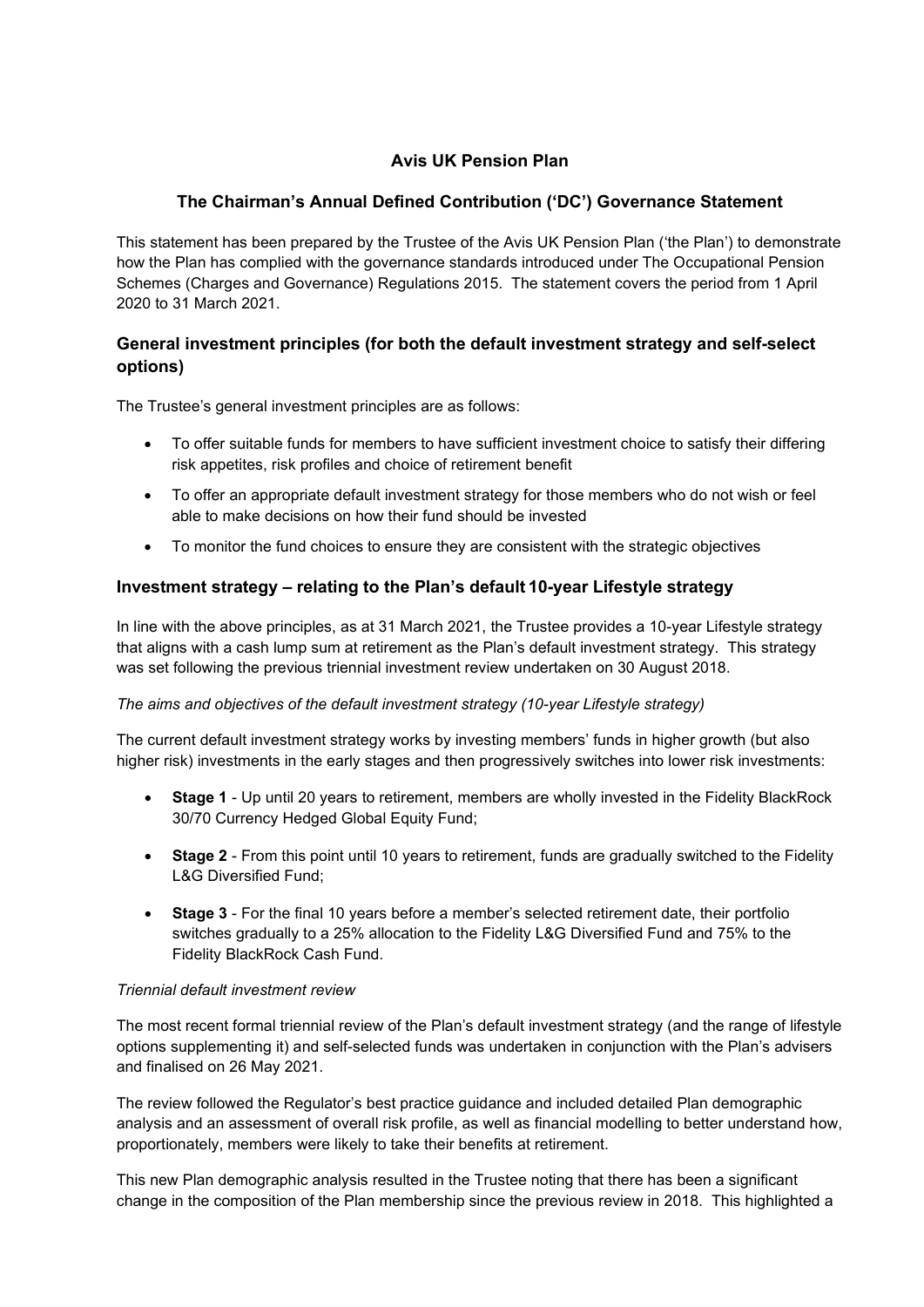divergence in the characteristics, risk profile and therefore the needs and expected retirement behaviours of the active and the deferred populations.

The active population (and proportionately, most members further from retirement) are expected to grow savings to a size that the Trustee believes will lead to the majority accessing their Plan savings via income drawdown. Conversely, deferred members (and most members within proximity to retirement with modest Plan savings) are expected to continue to opt to take these as a cash lump sum.

The current default strategy is designed to align with the expectation that most members are likely to draw their funds as a lump sum.

In view of the above and the higher risk tolerance profile of the active membership, the Trustee has decided to adopt the 10-year Drawdown focussed lifestyle strategy for new hires and existing members in excess of 10 years from retirement (this was previously offered as a 'self-select' lifestyle option). Those already in the 10-year de-risking profile of the current default will remain in this strategy, given the expectation that the majority will opt to take a cash lump sum at retirement.

The implementation of these changes is expected to take place during 2021.

The glidepath structures of each of the existing lifestyle options (including defaults) were modelled in terms of risk profile and potential replacement ratio of retirement savings. The Trustee was satisfied the switching profiles of the lifestyle strategies were meeting their objective, with no changes required.

The Trustee will continue to review performance of the default investment strategy quarterly, with a strategic review every three years. The next formal strategic review is expected to take place in February 2024.

Following the publication of the Competition and Markets Authority's final order (June 2019), the Trustee has set strategic objectives for providers of investment consultancy services. The DC Investment Consultant performance has been evaluated against these objectives in December 2020 and will be reassessed at least every three years.

The Trustee maintains a dedicated Statement of Investment Principles (SIP) for the DC Section of the Plan and this is appended with this statement and can also be found at: https://www.mypension.com/media/1826/avis-dc-sip-sept-2020.pdf

#### **Investment Monitoring**

In conjunction with its investment adviser, the Trustee formally reviews the net investment performance of all the funds in the Plan against their aims and objectives on a quarterly basis, including the components of the lifestyle strategies. Despite the recent economic and political uncertainty, members invested in stages 2 and 3 of the default investment strategy were less exposed to equity market volatility due to the diversified nature of the L&G Diversified Fund.

The majority of the Plan's funds are passively managed by BlackRock and Legal & General. The Trustee is satisfied that these funds met their aims and objectives by tracking their respective benchmarks over the reporting period. The Trustee noted that the Diversified Fund was well below its long-term global equity-based benchmark but well above its 'cash plus 3.5%' target. It also met its objective to manage volatility over the period.

The Trustee remains confident in its current Investment Managers but can decide to replace an Investment Manager in the future if it feels it is appropriate.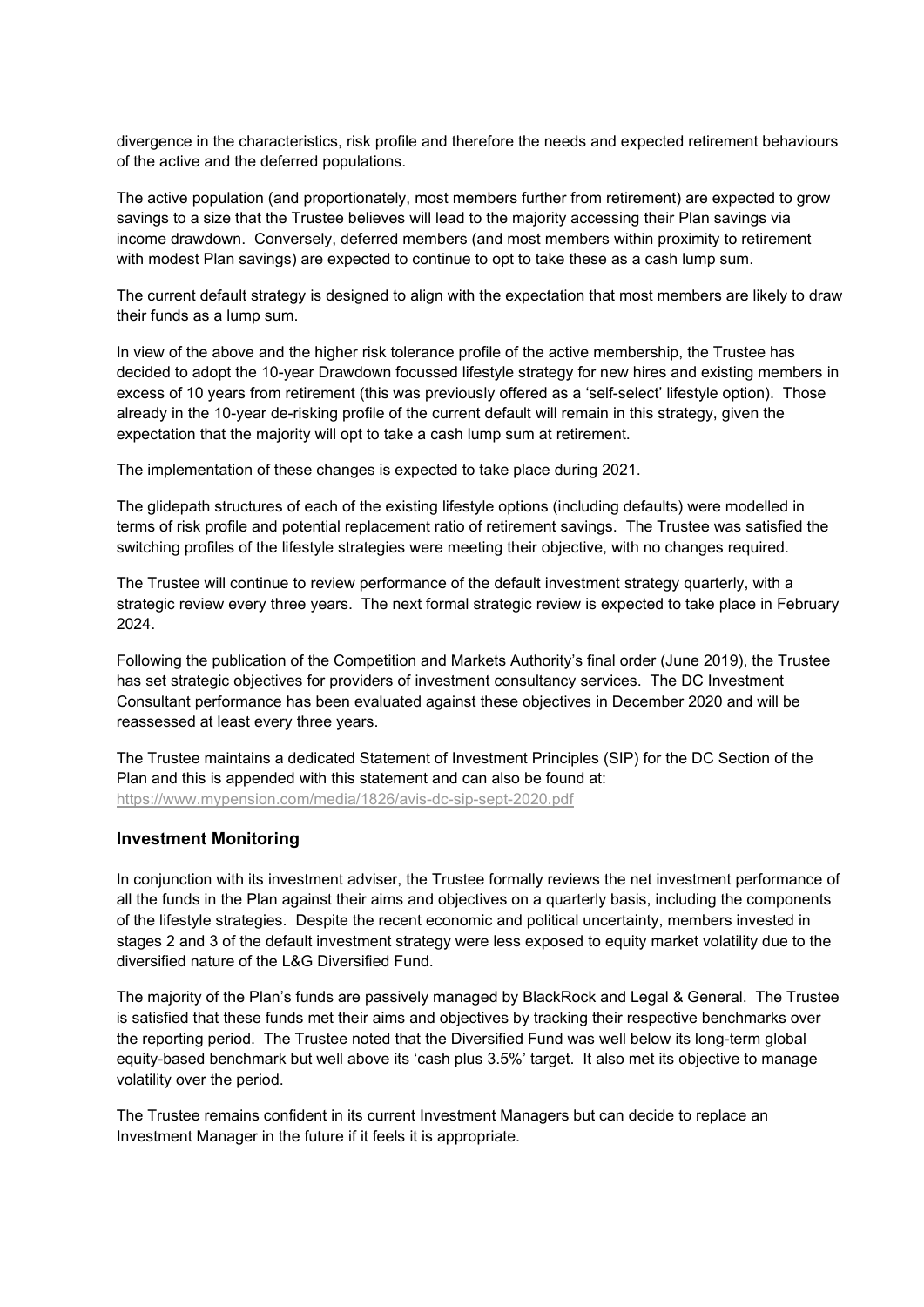## **Financial transactions**

The Plan's administration is undertaken by XPS Administration ("XPS") and Fidelity operate the investment platform (through which the underlying investment funds are offered). The Plan's accounts are audited annually by the Plan's appointed auditors, Nexia Smith & Williamson.

The Trustee has in place an Agreement for Provision of Pension Administration Services whereby XPS must report to the Trustee on a set of performance metrics in respect of each of the Service Level Agreements (SLA) listed in the Agreement on a quarterly basis. Performance against SLAs is also recorded quarterly as part of the Trustee's Key Performance Indicator reporting and monitoring against its own overarching Plan objectives.

The Trustee regularly monitors the core financial transactions of the Plan through consideration of performance against the SLAs – this includes (but is not limited to) close focus on investment of contributions, investment of transfers in and payment of transfers out, all of which have a SLA target of three days. Investment switches have a SLA target of two days.

XPS provides a Service level report of tasks due over each quarter covering the activity it relates to, the number of tasks completed in time, those completed out of time and those outstanding. XPS also provides a detailed report on the tasks that were not completed in time according to the set target dates.

### *SLA Performance*

XPS has reported a SLA tasks completion rate of 77.5% during the reporting period, which represents a notable decrease with respect of the previous reporting period (91.4%). The SLA completion rate fell below the benchmark of 90% in three of the four quarters considered (the second, third and fourth quarters of 2020). The Trustee was disappointed with this underperformance and as a result, implemented a period of close monitoring and engagement with XPS, during which it entered into regular dialogue and received monthly updates against SLA performance.

The Trustee noted that the SLA performance had been particularly impacted by a number of contribution issues that arose as a result of the implementation of furlough and unexpected long-term absences, as well as the broader remote working challenges that arose during the pandemic. The Trustee was reassured by XPS that additional resources had been secured to rectify the underperformance and the Trustee was pleased to note SLA performance in Q1 2021 returning to within target at 92%.

No member satisfaction questionnaires were received by XPS over the reporting period. The Trustee has asked XPS to request member feedback questionnaires online instead of a paper-based version with the intention of increasing the response rate. The feedback is included in the quarterly reporting and helps the Trustee gauge the accuracy and the quality of service members receive. The Trustee is aware of a small number of members expressing dissatisfaction as a result of administration delays experienced, but no large scale material issues were encountered over the period.

The performance of XPS and a review of the appropriateness of the SLAs is undertaken periodically and at each contract renewal.

#### *Contributions*

Contribution payments for the substantial majority of Plan members have been invested each month in a timely fashion and ahead of statutory deadlines. The Trustee monitors this closely each month by reference to the quarterly administration reporting provided by XPS. During the reporting period, in instances where contributions were not invested within the expected timeframe, the member impact was investigated and any loss of investment of contributions compensated. As an example, in December 2020 contributions were delayed for a proportion of the membership due to short-term resourcing issues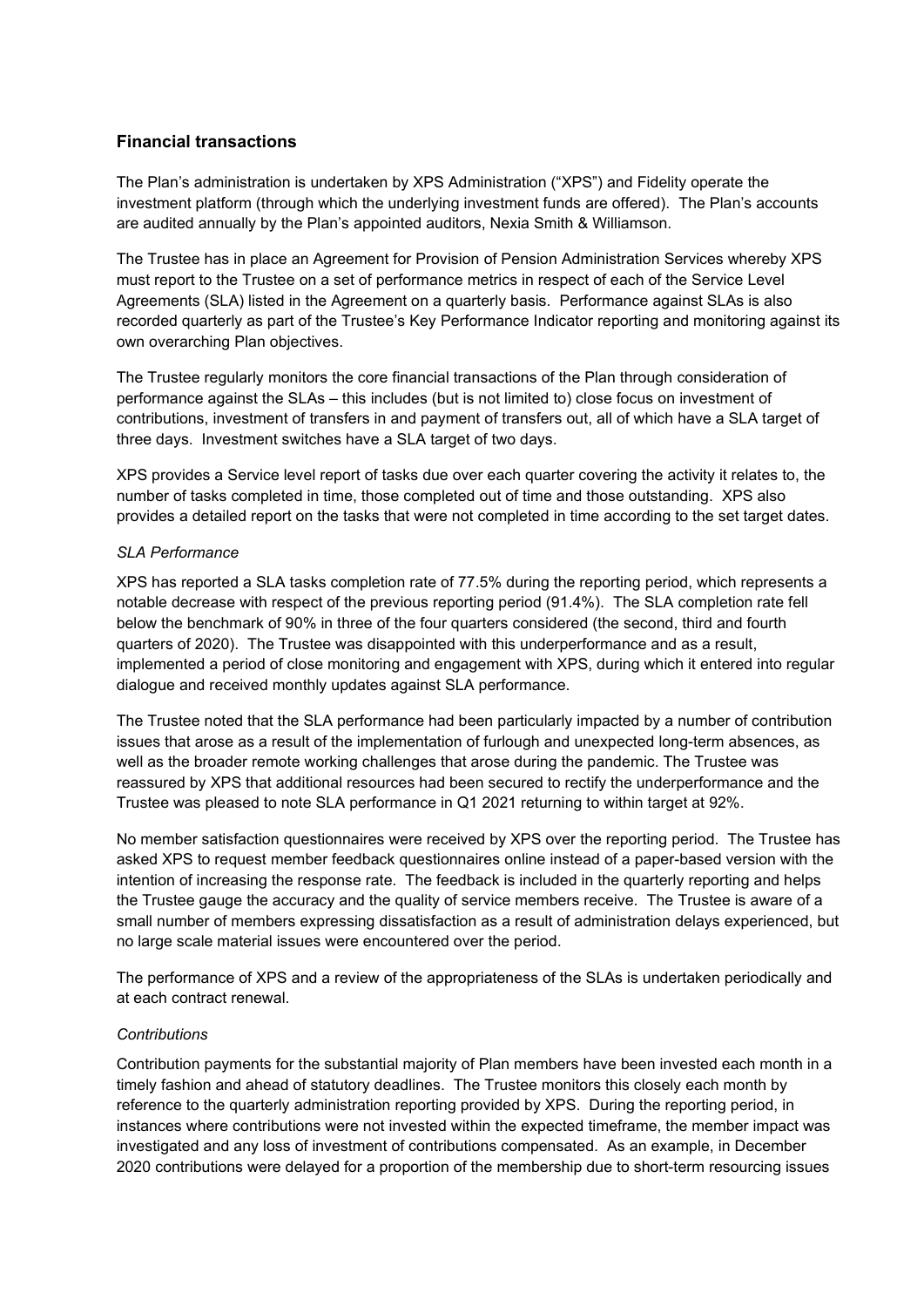due to the pandemic. XPS undertook analysis of any potential member loss and compensated accordingly.

The Trustee notes that although recent data and contribution queries are resolved, there remains some historic outstanding contribution queries for resolution. XPS continue working with the Company to resolve the issues and the Company has undertaken a full review of the contribution remittance process and to ensure any affected members' records are correctly updated and contributions fully reconciled. As at November 2020, a compensation payment was made to most of the affected individuals' Pension Accounts within the Plan. The remaining individual cases are being investigated based on legal advice received by the Trustee. To help the Trustee effectively monitor this issue, XPS is reporting monthly on the number cases resolved and those still outstanding. The Trustee has a statutory duty to report any instances of late contribution payments to the Pensions Regulator and has complied with this duty.

#### *Data*

The Trustee is expected to report on the measurement of the quality of common and conditional data and to improve the quality of records. The Common and Conditional Data checks are conducted and reported in the Plan Return. As at 26 April 2021, XPS tested the common data score and reported a score of 92% for new data and 77% for legacy data (deferred members who left before June 2010). This shows that the score for common data has fallen short of the targets and improvements are targeted for the next reporting period, including a mortality and address tracing exercise, and this will be monitored closely by the Trustee by reference to quarterly reporting.

#### *Investment Administration Platform*

The Trustee continues to monitor Fidelity's investment platform as part of its annual governance policy and review of value for members.

Based on the above, the Trustee is satisfied that the vast majority of the Plan's core financial transactions have been processed promptly and accurately during the Plan year as required under the 1995 Pensions Act and according to the current Schedule of Contributions. Where contribution issues have been identified, they have been recorded and the Trustee would note that the Company is undertaking a full rectification project, with input from the Trustee, XPS and advisers.

### **Charges and transaction costs**

The level of charges applying to members as at 31 March 2021 are set out in the appendix.

#### *Transaction costs*

Transaction costs and gains are those incurred by fund managers as result of buying, selling, lending or borrowing investments. These costs are allowed for within the unit price of each of the Plan's funds.

Following its consultation in October 2016, the Financial Conduct Authority published its final policy statement 'PS17/20: Transaction cost disclosure in workplace pensions' in September 2017. This includes rules and guidance on improving the disclosure of transaction costs and administration charges in workplace DC Pensions.

Details on the aggregated transaction costs for each of the Plan's funds (including for the default investment strategy) over the period are set out in in the appendix.

The Trustee also conducted a benchmark analysis of the Plan's aggregated fund transaction costs against the market average cost in equivalent sectors, across different providers' platforms. The analysis shows that the majority of the Plan's transaction costs were below the market average.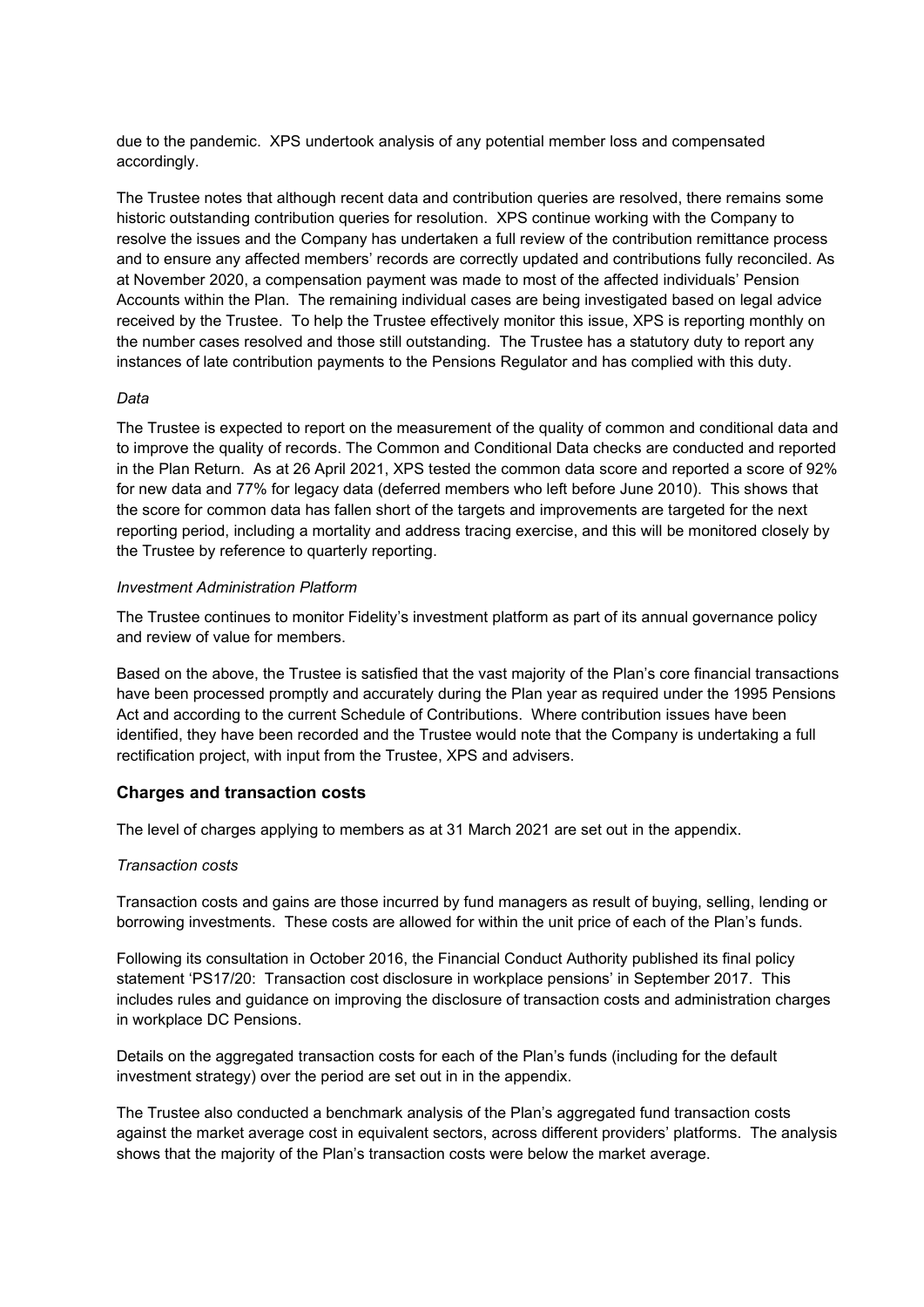#### *Costs & charges Illustration*

The Occupational Pension Schemes (Scheme Administration) Regulations 1996, as amended in 2018 require the Trustee to produce an illustration showing the compounded effect of costs and charges.

Statutory guidance sets out the elements that must be taken into account but there is some flexibility to reflect plan experience albeit illustrations do not have to be personalised. In preparing its illustration, the Trustee has taken account of the statutory guidance and carefully considered the use of different representative members of the Plan's membership. These essentially represent an early career member, a mid-career member and a mature career member. The funds for the illustration were selected on the basis of being the most prevalent among members (i.e. the default investment strategy), as well as for having the highest and lowest expected returns, costs and charges.

This "pound and pence" illustration is presented in full in the appendix to this statement and shows the projected value, over different time horizons, for selected investment funds and representative members.

### **Value for Members (VFM)**

The Trustee acknowledges the legal requirement for pension arrangements to assess their plan against the value of services and features that members pay for through costs and charges, or where members share the cost with the employer. The Trustee is committed to ensuring that members receive value from the Plan and it is worth noting that it has gone beyond the legal requirements.

The Trustee's VFM assessment has continued to centre on investment costs (and charges) since this is the only aspect of the Plan that members bear the cost of. However, it has also considered the value derived from the wider features of membership which the Company meets the cost of, such as the quality of Plan administration, communication, governance and management. To assess this on an ongoing basis, the Trustee has constructed an assessment framework which mirrors the Regulator's illustrative approach as set out in its 'How to' guide for value for members. In summary, this considers the relative member need and the quality of service through the Plan to meet that need.

The Trustee continually seeks to ensure the Plan provides VFM and will continue to review this on an annual basis. The results of its most recent review, conducted in June 2021 to reflect on the reporting period, are summarised below.

#### *Charges*

The 'weighted combined average' Annual Management Charge (AMC) of the Plan was 0.26% as at 31 March 2021. To benchmark the charges members pay, the Plan's advisers (Willis Towers Watson) assisted the Trustee to compare the Plan against the wider market.

The reduction of the investment charges negotiated by the Trustee with Fidelity (noted in last year's Statement) was implemented during this reporting period and has placed the Plan's weighted average AMCs below the average for similar Willis Towers Watson unbundled schemes. When compared to all trust-based schemes, including 'bundled' arrangements (i.e. those where administration and investment services are provided by the same supplier) the charges members are further below average and well below the charge cap of 0.75 bps.

Overall, the Trustee's VFM assessment concluded that the core Plan investment offering offers excellent member value for the charges paid and sufficient to excellent broader value. Some of the key aspects that led to this conclusion included: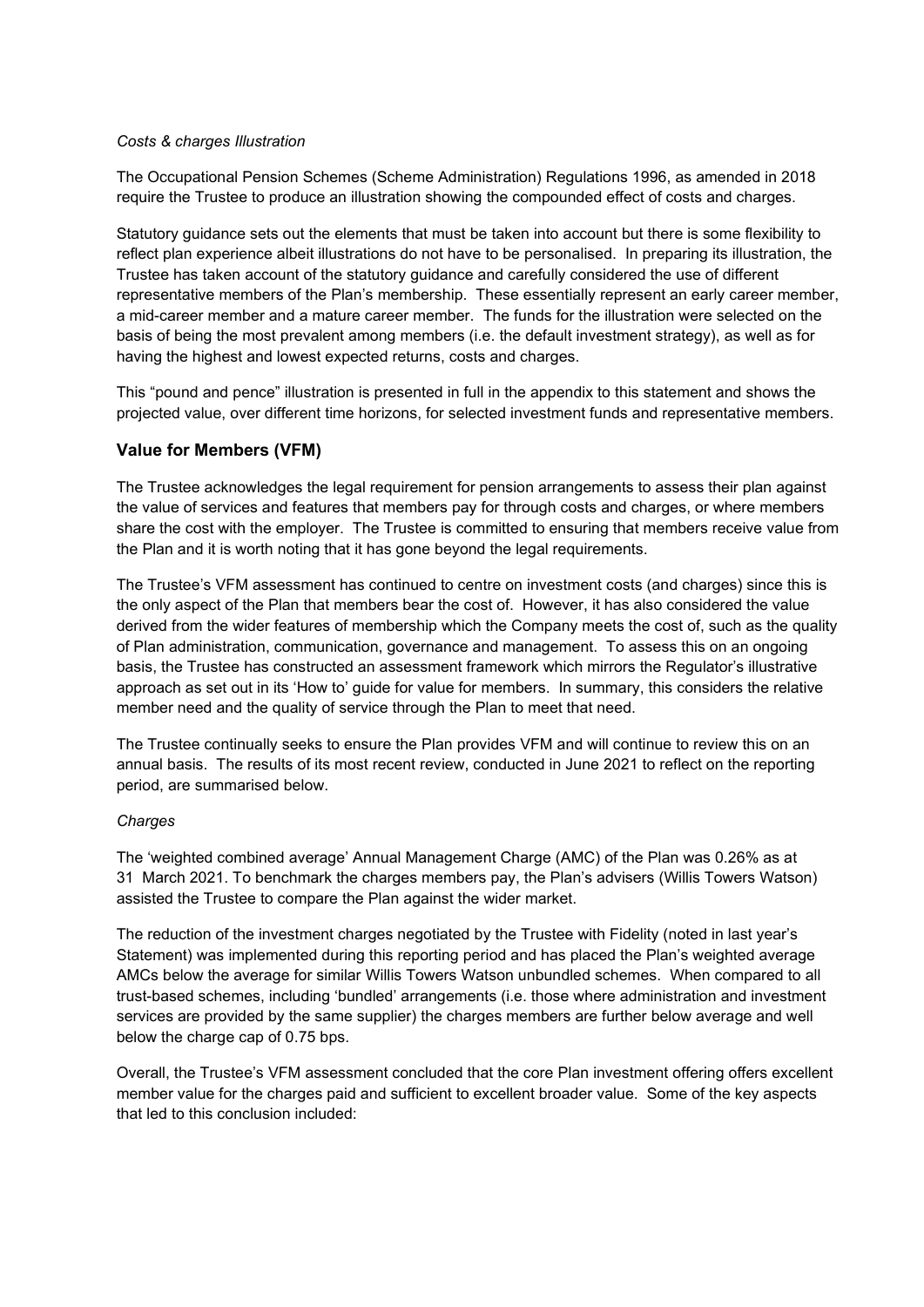### *Core member value (where members meet the cost)*

- The Trustee has a strong track-record of analysing the Plan's membership demographics to inform investment design and considering the varying risk profiles and retirement objectives of members.
- The weighted average AMC of the Plan is below the market average for schemes of similar size and with plans with predominately passive investment management. Moreover, Fidelity has implemented a further reduction of its Platform fee of 5 basis points in May 2021 which will be reflected in the 2021/22 Plan year assessment.
- The transaction cost information provided by Fidelity indicates that for most funds these are below the market average.
- The Plan provides a range of investment options that are designed with the needs of the membership in mind. This is reflected in the recent triennial formal review of the Plan's default investment strategy and self-selected funds.
- Net performance of the funds was considered by the Trustee formally on a quarterly basis. Although performance was mixed throughout the wider fund range, all funds have performed in line with their objectives and expectations over medium and long-term periods. The two key components of the lifestyle options (in which most members are invested) have both performed strongly in absolute terms (net of fees) over the period. The 30/70 Currency Hedged Global Equity Fund returned 41.9%, the LGIM Diversified Fund has returned 20.2%.

### *Broader value*

In terms of Broader Value (i.e. aspects of the Plan members do not meet the cost of), the Trustee's review also highlighted the value generated by:

- The continued overall depth of governance and the Trustee's approach to formally align this with its objectives for the Plan (which are in turn founded on seeking to achieve good member outcomes), the progress against which is evaluated quarterly against relevant Key Performance Indicators (KPIs).
- Robust investment governance processes are in place, designed to identify any potential issues early and thereby increase the likelihood that each of the Plan's funds meet the agreed objectives.
- Regular Plan member communication materials supported by employer sponsored specific Trustee communications (bespoke investment guides and an updated online member website) and access to a dedicated retirement support service.

The Trustee acknowledge a decrease in the performance of XPS against SLAs over the period, coupled with an increase in member complaints. This has seen the Trustee reduce its rating of administration services from 'Good' to 'Sufficient' for administration services. The Trustee has been working closely with XPS to improve service levels, which is reflected in the improvement of SLA since Q1 2021.

## **Trustee's knowledge and understanding (TKU)**

The Trustee Directors have a TKU process in place which enables them, together with the advice available to them, to exercise their functions as Trustee Directors of the Plan.

The Trustee's approach to meeting the TKU requirements includes:

 A regular training programme, generally timed to coincide with relevant important decisions, incorporated into planned meetings and reviewed regularly.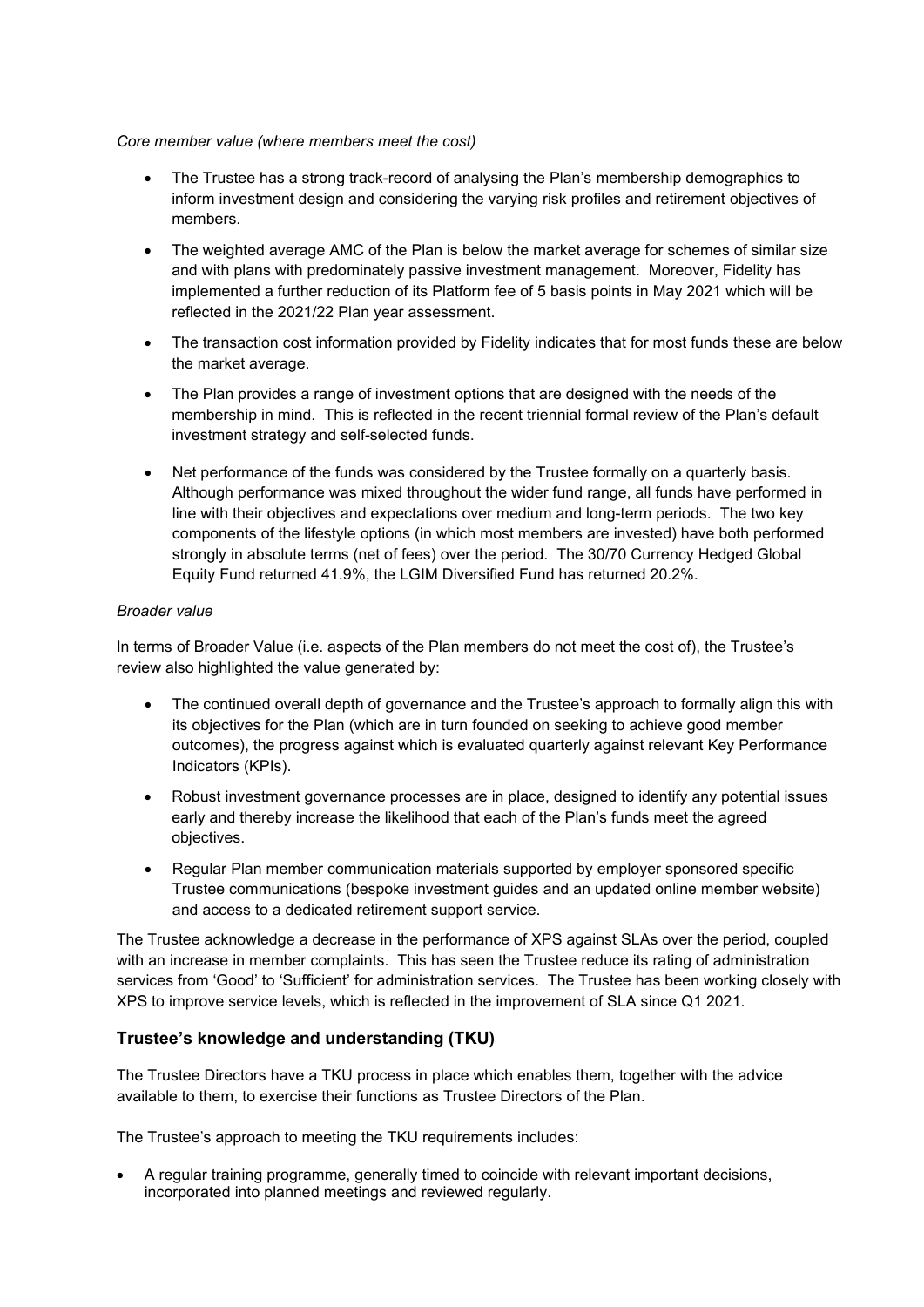- All training and attendance at appropriate seminars is recorded via the Trustee training log.
- Training from advisers on topical items, provided on a quarterly basis. For example:
	- o Buck: An introduction to DC pensions (27 August 2020), Investment of Pensions Scheme Assets (20 August 2020), and Investment Beliefs & Objectives (21 October 2020)
	- o Willis Towers Watson: Buy-in, buy-out, Master Trust, Superfunds & Long-term Funding Target (25 September 2020)
	- o BlackRock: Sustainable Investing (16 March 2021)
- Trustee Directors receiving general ad-hoc updates and 'hot topics' updates from their advisers about matters relevant to the Plan. Over the reporting period, the Trustee Directors received specific training on legislative updates (including the DWP consultation on DC consolidation and charge cap proposals, the results of the Government consultation and DWP's proposals on simpler annual benefit statements, Government consultation on managing the effects of climate change, DWP confirmation of a 'stronger nudge' towards pension guidance, the Pensions Administration Standards Association (PASA) scheme administration guidance, additional disclosure and investment changes for 2020, and the Pensions Regulator's (tPR) statements on COVID-19, including scheme administration, governance, investment, communications, reporting duties and enforcement activity).
- Other sessions were linked to keeping abreast of the latest pension news and market insights, such as the findings from the 2020 Willis Towers Watson DC FTSE 350 survey, the Pensions Regulator's call to make a pledge to combat pension scams, update on the Pension Dashboard initiative, the PLSA Retirement Living Standards and the Small Pots Working Group report.
- A formal DC governance plan which sets out long-term objectives and annual activities. This is monitored with reference to completion of KPIs – which were considered and discussed at each quarterly meeting during the reporting period. Adhering to the framework enables the Trustee to ensure its governance approach is aligned with its objectives and assess its own performance against meeting these objectives as well as the effectiveness of their advisers.
- All Plan documents are reviewed by the Trustee and its advisers in line with the Business Plan or sooner if required for specific reason.
- The Trustee Directors have a good working knowledge of the Plan's documentation and sufficient knowledge and understanding of the legal and investment aspects of pension trusteeship. The Trustee's approach is to undertake refreshment (or more in depth) training when key decisions are required. Notable examples of this over the reporting period would be training on the DC disclosure and investment changes and more in-depth training on investment items (notably in terms of evolving DC investment/retirement behaviour and incorporating ESG policy) before updating the Plan's SIP.
- New Trustee Directors' needs are assessed and appropriate training is provided within the first 6 months of their appointment. There were no new Trustee Directors appointed over the reporting period.
- The Trustee Directors carry out periodic self-assessment sessions to identify knowledge gaps and to plan how to address these. This is monitored quarterly through maintenance of the Trustee training log and more formally triennially through the Trustee Effectiveness Survey.
- When new vacancies for Directors arise, the Trustee invites applicants from all parts of the business, seeking to prioritise candidates that will compliment the Board's skill set.
- All Plan documents are available online via a dedicated Trustee site, which all Trustee directors have secure access to.
- All Trustee Directors have either completed or are in the process of completing the tPRs Trustee Toolkit. Completion of the trustee toolkit is anticipated within 12 months of appointment.

Signed: **Date: Date: Date: Date: Date: Date: Date: Date: Date: Date: Date: Date: Date: Date: Date: Date: Date: Date: Date: Date: Date: Date: Date: Date: Date: Date: Date:** 

**Trustee Chairman Avis UK Pension Plan**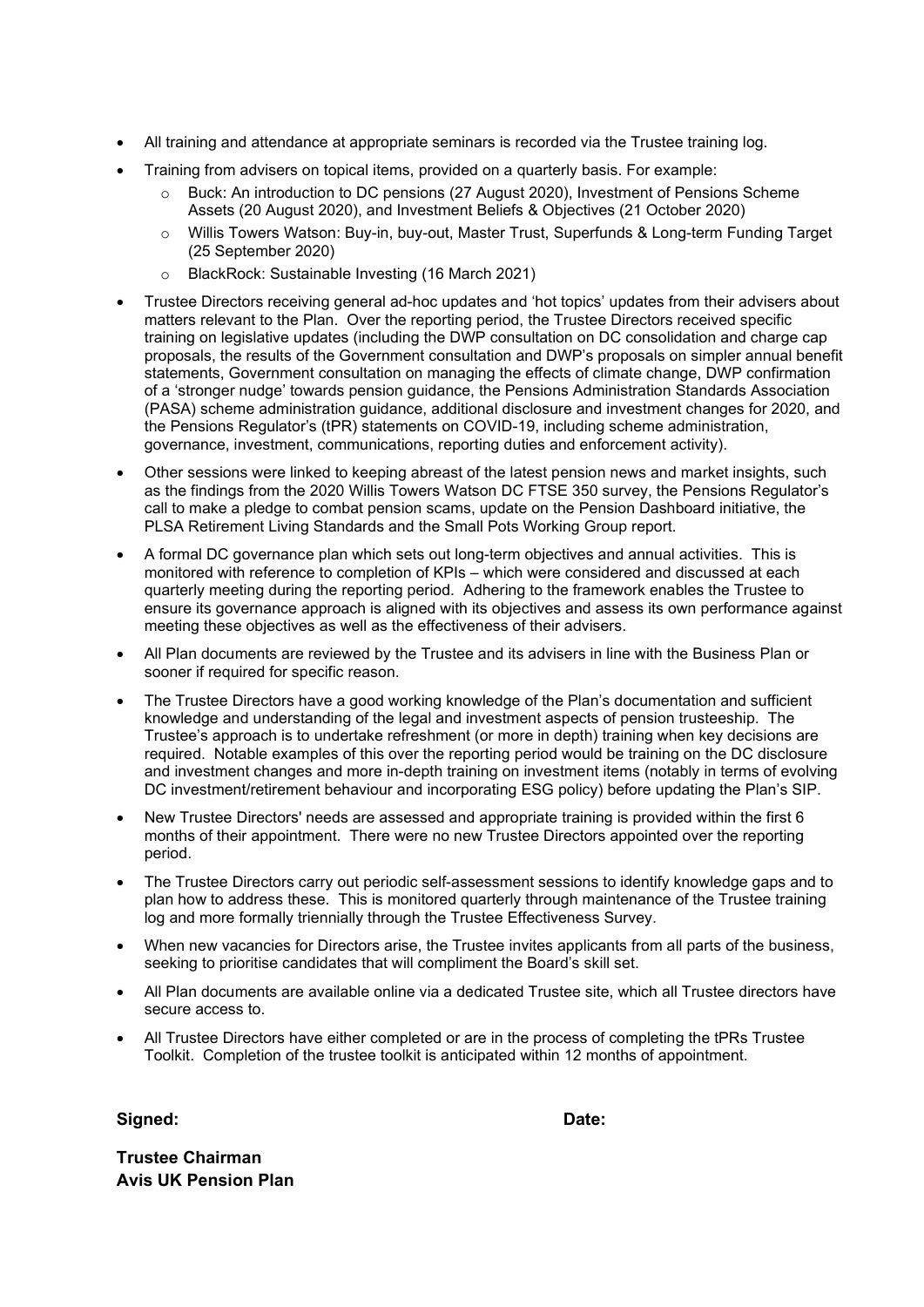# **Appendix**

### **Charges and transaction costs**

For the default investment strategy (the 10-year Lifestyle strategy shaded in the tables below), and the other lifestyle strategies offered by the Trustee, the allocation of the underlying assets between the components will change as the member approaches their selected retirement date, and hence the minimum and maximum range of charges which apply to members is shown.

| Lifestyle strategy                           | % Total member borne deductions<br>(Annual Management Charge plus<br>additional expenses)* |
|----------------------------------------------|--------------------------------------------------------------------------------------------|
| 10-Year Lifestyle Strategy (Cash Target)     | $0.24 - 0.34$ (0.24 - 0.34)                                                                |
| 5-Year Lifestyle Strategy (Annuity Target)   | $0.18 - 0.25$ (0.18 - 0.25)                                                                |
| 10-Year Lifestyle Strategy (Drawdown Target) | $0.25 - 0.34$ (0.25 - 0.34)                                                                |
| 10-Year Lifestyle Strategy (Annuity Target)  | $0.19 - 0.34$ (0.20 - 0.34)                                                                |

\* Charges reported in the 2019/2020 Chairman's Statement in brackets.

#### *Alternative Funds*

The table below shows the level of charges applying for all other funds. The shading denotes those funds which make up the default 10-Year Lifestyle Strategy (Cash Target).

| <b>Fund</b>                                                                       | <b>Asset Class</b> | % Total member borne deductions<br>(Annual Management Charge plus<br>additional expenses)* |
|-----------------------------------------------------------------------------------|--------------------|--------------------------------------------------------------------------------------------|
| <b>Fidelity Avis BlackRock 30/70</b><br><b>Currency Hedged Global Equity Fund</b> | Equity             | 0.25(0.25)                                                                                 |
| Fidelity Avis L&G Diversified Fund                                                | <b>Diversified</b> | 0.34(0.34)                                                                                 |
| <b>Fidelity Avis BlackRock Corporate</b><br>Bond Index Over 15 Years Fund         | Bond               | 0.20(0.22)                                                                                 |
| Fidelity Avis BlackRock Over 15<br>Years UK Gilt Index Fund                       | Gilt               | 0.14(0.14)                                                                                 |
| <b>Fidelity Avis BlackRock Cash Fund</b>                                          | Money              | 0.20(0.20)                                                                                 |
| <b>Fidelity Avis BlackRock UK Equity</b><br><b>Index Fund</b>                     | Equity             | 0.21(0.21)                                                                                 |
| Fidelity Avis BlackRock World (ex-UK)<br><b>Equity Index Fund</b>                 | Equity             | 0.21(0.21)                                                                                 |
| Fidelity Avis BMO Responsible UK<br><b>Equity Growth Fund</b>                     | Equity             | 0.71(0.71)                                                                                 |
| <b>Fidelity Avis HSBC Islamic Pension</b><br>Fund                                 | Equity             | 0.45(0.45)                                                                                 |
| Fidelity Avis BlackRock Over 5 Years<br>Index Linked Gilt Fund                    | Gilt               | 0.14(0.14)                                                                                 |

\* Charges reported in the 2019/2020 Chairman's Statement in brackets.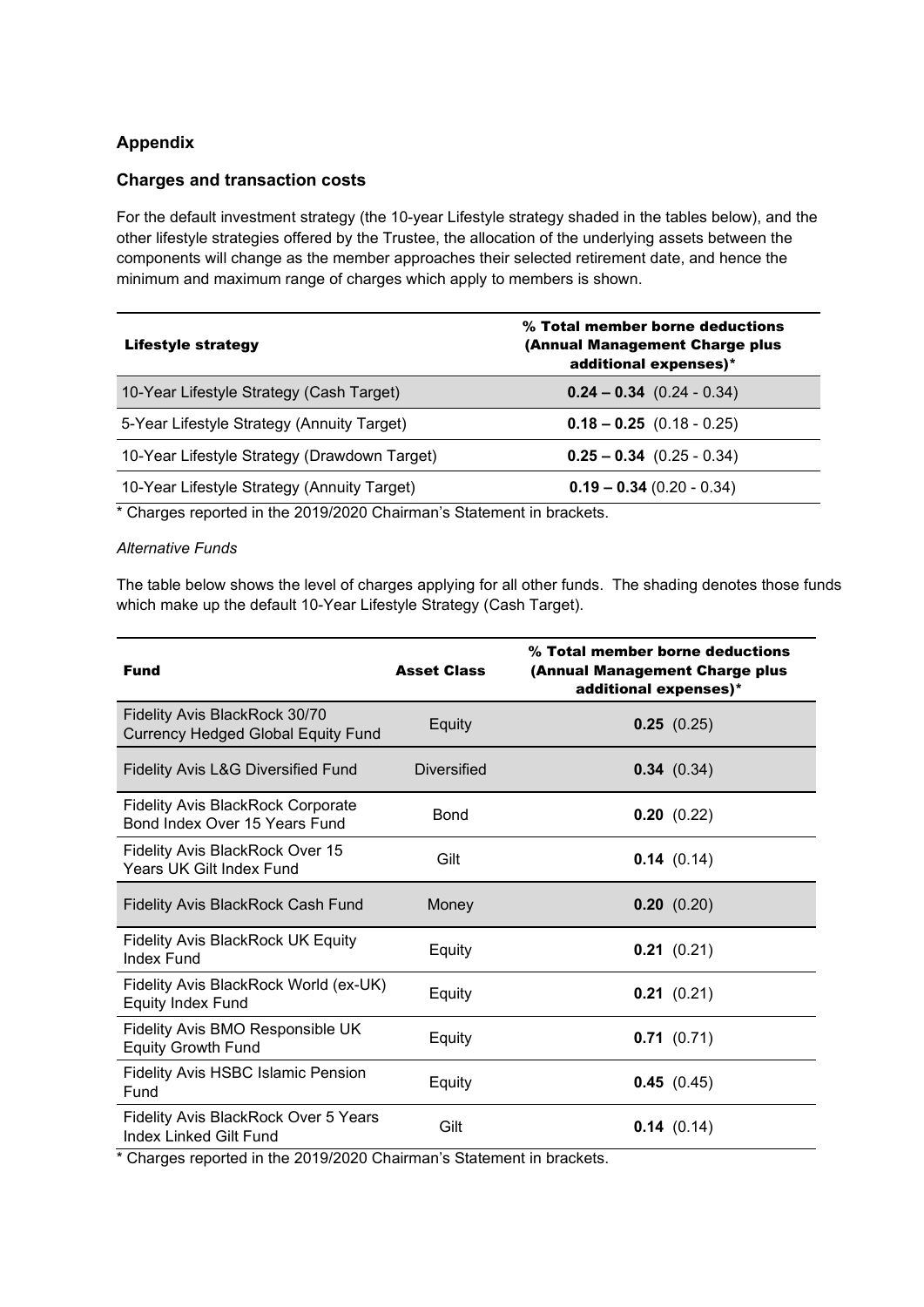#### *Transaction costs*

Details on the aggregated transaction costs for each of the Plan's funds over the period available are set out in the table below (the default fund components are shaded):

| Fund                                      | % Aggregate<br><b>Transaction Costs</b> | Latest data available |
|-------------------------------------------|-----------------------------------------|-----------------------|
| <b>Fidelity Avis BlackRock Corporate</b>  | $-0.01$                                 | 31/03/2021            |
| Bond Index Over 15 Years Fund             |                                         |                       |
| Fidelity Avis BMO Responsible UK          | 0.68                                    | 30/09/2020*           |
| <b>Equity Growth Fund</b>                 |                                         |                       |
| Fidelity Avis BlackRock 30/70             | 0.09                                    | 31/03/2021            |
| <b>Currency Hedged Global Equity Fund</b> |                                         |                       |
| <b>Fidelity Avis BlackRock Cash Fund</b>  | 0.02                                    | 31/03/2021            |
| Fidelity Avis BlackRock Over 15 Years     | $-0.04$                                 | 31/03/2021            |
| UK Gilt Index Fund                        |                                         |                       |
| Fidelity Avis BlackRock Over 5 Years      | $-0.01$                                 | 31/03/2021            |
| <b>Index Linked Gilt Fund</b>             |                                         |                       |
| <b>Fidelity Avis BlackRock UK Equity</b>  | 0.05                                    | 31/03/2021            |
| Index Fund                                |                                         |                       |
| Fidelity Avis BlackRock World (ex-UK)     | 0.00                                    | 31/03/2021            |
| <b>Equity Index Fund</b>                  |                                         |                       |
| <b>Fidelity Avis HSBC Islamic Pension</b> | $-0.30$                                 | 31/03/2021            |
| Fund                                      |                                         |                       |
| Fidelity Avis L&G Diversified Fund        | 0.00                                    | 31/03/2021            |

*\* Transaction costs as at 31 March 2021 were not obtainable at the time this document was finalised despite several attempts to obtain this information. This issue has been escalated to the head of Distribution and head of Product Development of BMO Global Asset Management. The Trustee will endeavour to keep this under review and work with its advisers to obtain figures as 31 March for next year's statement.* 

Where the Trustee has been provided with negative transaction costs, these have been used in the calculations of the 'Pounds & Pence' illustration below. Negative costs are a feature of price movements in a fund as members trade in and out of the fund and are not a reflection of explicit costs paid by members. Because of this, it is not expected that transaction costs for the affected funds will always be negative.

The transaction costs reported in the table above were benchmarked against the market average cost of funds in equivalent sectors across the range of funds offered on 12 providers' platforms. The analysis shows that the majority of the Plan's transaction costs are below the market average.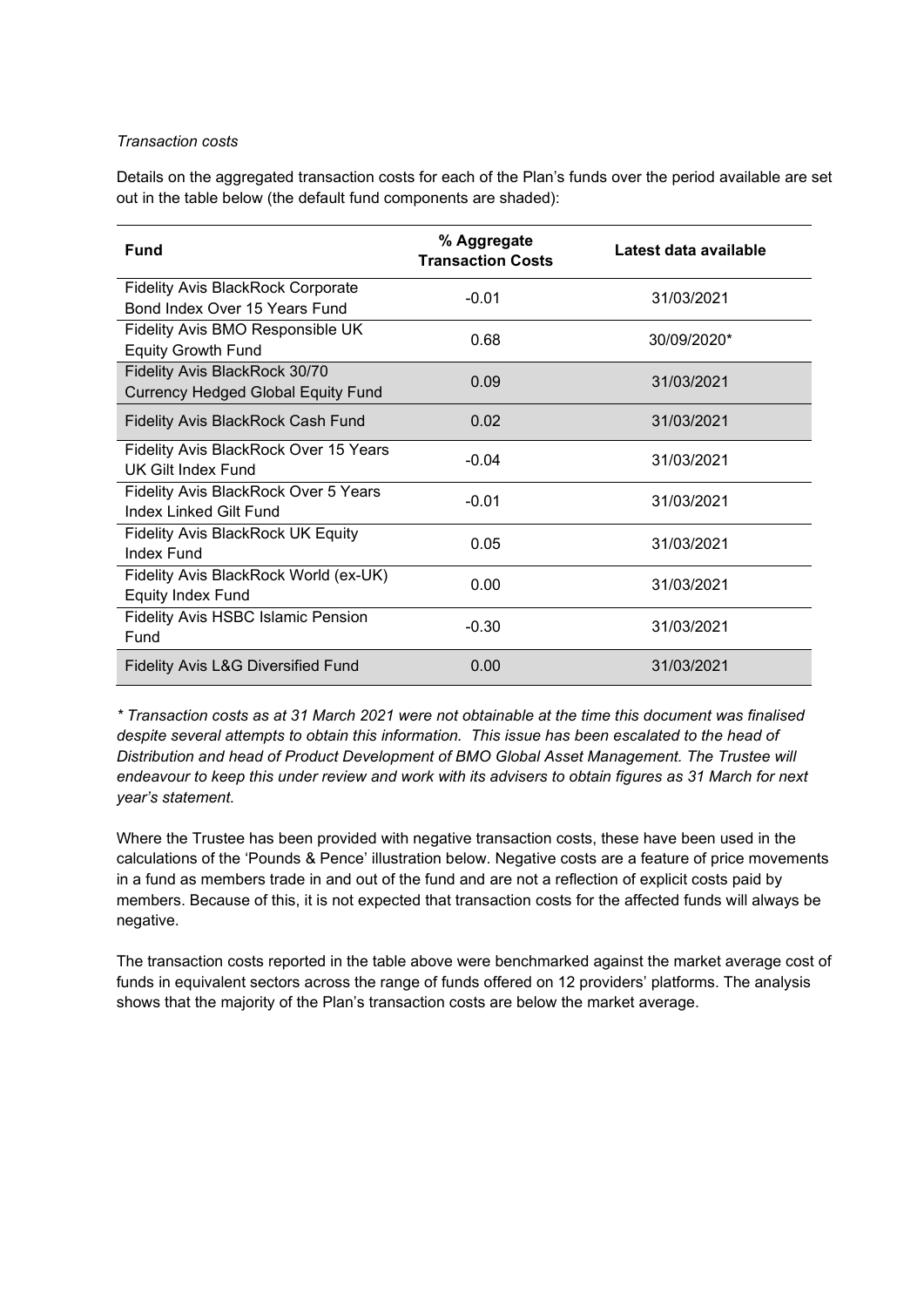## **Pounds & Pence illustration**

| <b>Example</b><br>member | <b>Years to</b><br>Normal<br><b>Retirement</b> | 10-year Lifestyle<br><b>Strategy (Cash target)</b> |          | <b>Fidelity Avis BMO</b><br><b>Responsible UK Equity</b><br><b>Growth Fund</b> |          | <b>Fidelity Avis</b><br><b>BlackRock World (ex-</b><br>UK) Fund |          | <b>Fidelity Avis</b><br><b>BlackRock Cash Fund</b> |          | <b>Fidelity Avis BlackRock</b><br><b>Over 5 Years Index</b><br><b>Linked Gilt Fund</b> |          |
|--------------------------|------------------------------------------------|----------------------------------------------------|----------|--------------------------------------------------------------------------------|----------|-----------------------------------------------------------------|----------|----------------------------------------------------|----------|----------------------------------------------------------------------------------------|----------|
|                          | Age                                            | Before                                             | After    | Before                                                                         | After    | Before                                                          | After    | <b>Before</b>                                      | After    | <b>Before</b>                                                                          | After    |
|                          |                                                | charges                                            | charges  | charges                                                                        | charges  | charges                                                         | charges  | charges                                            | charges  | charges                                                                                | charges  |
| Early career             |                                                | £1,800                                             | £1,800   | £1,800                                                                         | £1,800   | £1,800                                                          | £1,800   | £1,800                                             | £1,800   | £1,800                                                                                 | £1,800   |
| member (aged             | 3                                              | £5,700                                             | £5,700   | £5,700                                                                         | £5,600   | £5,700                                                          | £5,700   | £5,400                                             | £5,300   | £5,300                                                                                 | £5,300   |
| (20)                     | 5                                              | £9,900                                             | £9,900   | £9,800                                                                         | £9,600   | £9,900                                                          | £9,900   | £8,900                                             | £8,800   | £8,700                                                                                 | £8,700   |
|                          | 10                                             | £22,000                                            | £21,700  | £21,500                                                                        | £20,500  | £22,000                                                         | £21,800  | £17,600                                            | £17,400  | £16,900                                                                                | £16,800  |
|                          | 15                                             | £36,800                                            | £35,900  | £35,300                                                                        | £32,800  | £36,800                                                         | £36,100  | £26,000                                            | £25,600  | £24,600                                                                                | £24,300  |
|                          | 20                                             | £54,700                                            | £53,000  | £51,800                                                                        | £46,900  | £54,700                                                         | £53,400  | £34,300                                            | £33,500  | £31,800                                                                                | £31,400  |
|                          | 25                                             | £76.400                                            | £73,500  | £71,300                                                                        | £62,800  | £76,400                                                         | £74,100  | £42,300                                            | £41,200  | £38,600                                                                                | £37,900  |
|                          | 30                                             | £101,500                                           | £96,600  | £94,500                                                                        | £80,800  | £103,000                                                        | £99,100  | £50,100                                            | £48,600  | £45,000                                                                                | £44,000  |
|                          | 35                                             | £128,600                                           | £121,100 | £122,100                                                                       | £101,300 | £135,200                                                        | £129,200 | £57,800                                            | £55,700  | £51,000                                                                                | £49,700  |
|                          | 40                                             | £153,300                                           | £142,900 | £154,800                                                                       | £124,600 | £174,400                                                        | £165,500 | £65,200                                            | £62,600  | £56,600                                                                                | £55,000  |
|                          | 45                                             | £170,600                                           | £157,700 | £193,700                                                                       | £151,000 | £222,200                                                        | £209,100 | £72,500                                            | £69,200  | £61,900                                                                                | £59,900  |
| Mid-career               |                                                | £24,500                                            | £24,400  | £24,400                                                                        | £24,200  | £24,500                                                         | £24,400  | £23,500                                            | £23,400  | £23,300                                                                                | £23,300  |
| member (aged             | 3                                              | £34,000                                            | £33,700  | £33,600                                                                        | £32,800  | £34,000                                                         | £33,800  | £30,400                                            | £30,300  | £29,900                                                                                | £29,700  |
| 35)                      | 5                                              | £44,200                                            | £43,700  | £43,400                                                                        | £41,900  | £44,200                                                         | £43,900  | £37,300                                            | £37,000  | £36,200                                                                                | £36,000  |
|                          | 10                                             | £73,700                                            | £72,200  | £71,200                                                                        | £66,700  | £73,700                                                         | £72,600  | £54,100                                            | £53,400  | £51,500                                                                                | £50,900  |
|                          | 15                                             | £108,100                                           | £105,000 | £104,200                                                                       | £94,900  | £109,500                                                        | £107.100 | £70,600                                            | £69,200  | £65,800                                                                                | £64,800  |
|                          | 20                                             | £145,900                                           | £140,300 | £143,400                                                                       | £126,900 | £153,100                                                        | £148,800 | £86,600                                            | £84,400  | £79,200                                                                                | £77,800  |
|                          | 25                                             | £182,200                                           | £173,500 | £189,900                                                                       | £163,200 | £206,200                                                        | £198,900 | £102,200                                           | £99,100  | £91,800                                                                                | £89,900  |
|                          | 30                                             | £210,200                                           | £198,700 | £245,200                                                                       | £204,400 | £270,800                                                        | £259,200 | £117,500                                           | £113,300 | £103,700                                                                               | £101,100 |
| Mature career            |                                                | £46,100                                            | £46,000  | £46,400                                                                        | £46,000  | £46,600                                                         | £46,600  | £44,700                                            | £44,600  | £44,400                                                                                | £44,300  |
| member (aged             | 3                                              | £58,500                                            | £58,000  | £60,000                                                                        | £58,600  | £60,800                                                         | £60,400  | £54,100                                            | £53,800  | £53,100                                                                                | £52,900  |
| 55)                      | 5                                              | £70.800                                            | £70,000  | £74,500                                                                        | £71,800  | £76,000                                                         | £75,300  | £63,500                                            | £62,900  | £61,500                                                                                | £61,200  |
|                          | 10                                             | £99.800                                            | £97,900  | £115,500                                                                       | £107,800 | £119,800                                                        | £117.900 | £86,300                                            | £85,000  | £81.800                                                                                | £80,900  |

*To be read in conjunction with the commentary overleaf* 

*All figures are rounded to the nearest £100*